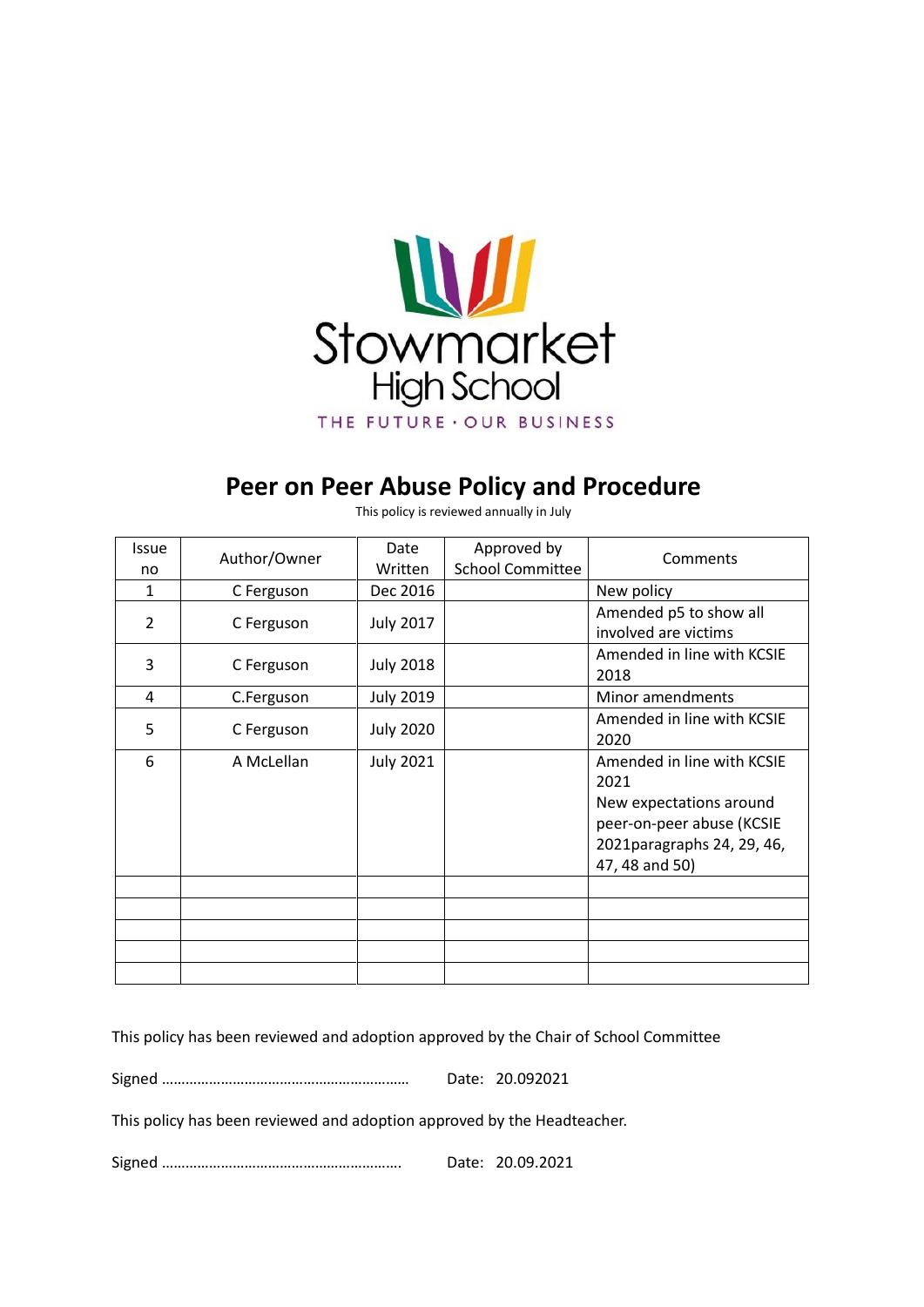# **Table of contents**

# Page number

| Introduction                                                            | $\overline{2}$ |  |
|-------------------------------------------------------------------------|----------------|--|
| Purpose and Aim                                                         |                |  |
| Framework and Legislation<br>Introduction to abuse and harmful behavior |                |  |
| Types of abuse                                                          |                |  |
| <b>Physical Abuse</b>                                                   | $\overline{2}$ |  |
| Sexual violence and sexual harassment                                   | $\overline{2}$ |  |
| <b>Bullying</b>                                                         | $\overline{4}$ |  |
| Cyber bullying                                                          | 4              |  |
| Sexting                                                                 | 4              |  |
| Initiation/Hazing                                                       | 5              |  |
| Upskirting                                                              | 5              |  |
| Prejudiced Behaviour                                                    | 5              |  |
| Teenage relationship abuse                                              | 5              |  |
| Expected action taken from all staff                                    |                |  |
| For the young person who has been harmed                                |                |  |
| For the young person who has displayed harmful behaviour                |                |  |
| After care                                                              |                |  |
| <b>Preventative Strategies</b>                                          |                |  |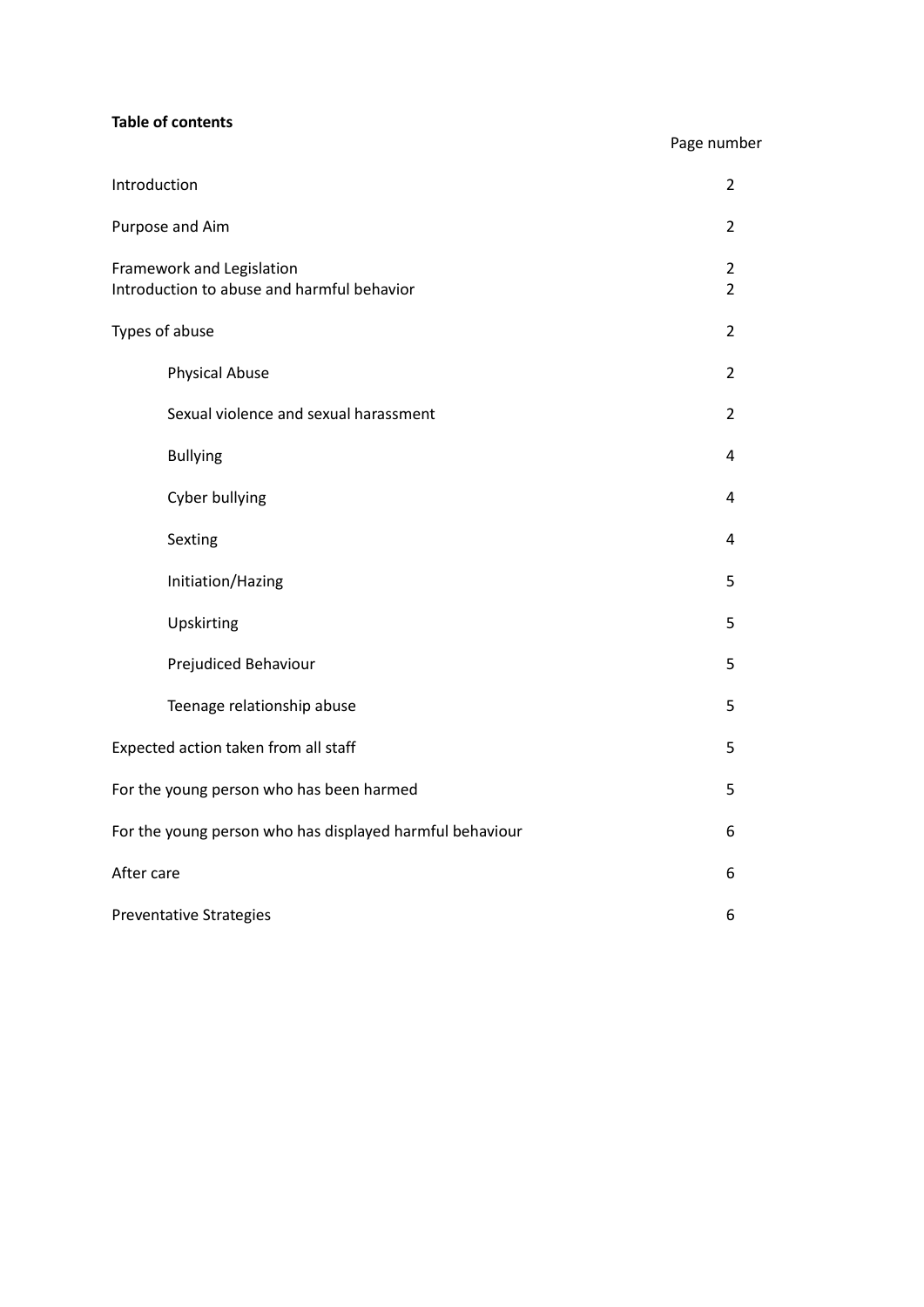#### **Introduction**

Keeping Children Safe in Education, 2021 states that all staff should recognise that children are capable of abusing their peers. All staff should be clear about their school's policy and procedures with regard to peeron-peer abuse. We have an attitude that 'It could happen here' even if incidents are not reported. It is therefore essential that staff are observant and vigilant to safeguard our young people. At Stowmarket High School we will ensure that any form of abuse or harmful behaviour is dealt with immediately and consistently to reduce the extent of harm to the young person, with full consideration to impact on that individual child's emotional and mental health and well-being. We adopt a zero tolerance approach to abuse and it will never be passed off as banter. Ensuring that young people are safe and secure is of paramount importance.

# **Purpose and Aim**

Children and young people may be harmful to one another in a number of ways which would be classified as peer on peer abuse. The purpose of this policy is to explore the many forms of peer on peer abuse and include a planned and supportive response to the issues.

At Stowmarket High School we have the following policies in place that should be read in conjunction with this policy:

- Anti-Bullying Policy
- Safeguarding and Child Protection Policy
- Online Safety Policy
- B4C policy (which includes use or reasonable force/screening and confiscation)

# **Framework and Legislation**

This policy is supported by the key principles of the Children's Act, 2014 in which the child's welfare is paramount. Another key document that focuses adult thinking towards the views of the child is Working Together, 2018, highlighting that every assessment of a child, 'must be informed by the views of the child' and within that 'It is important to understand the resilience of the individual child when planning appropriate services. This is clearly echoed by Keeping Children Safe in Education, 2021 through ensuring procedures are in place in schools and settings to hear the voice of the child.

# **Introduction to abuse and harmful behaviour**

Abusive behaviour can happen to students in schools and it is necessary to consider what abuse is and looks like, how it can be managed and what appropriate support and intervention can be put in place to meet the needs of the individual and what preventative strategies may be put in place to reduce further risk of harm.

Abuse is abuse and should never be tolerated or passed off as 'banter' or 'part of growing up'. Equally, abuse issues can sometimes be gender specific e.g. girls being sexually touched/assaulted and boys being subject to initiation/hazing type violence (KCSIE, 2021). It is important to consider the forms abuse may take and the subsequent actions required.

# **Types of abuse**

There are many forms of abuse that may occur between peers and this list is not exhaustive. Each form of abuse or prejudiced behaviour is described in detail followed by advice and support on actions to be taken.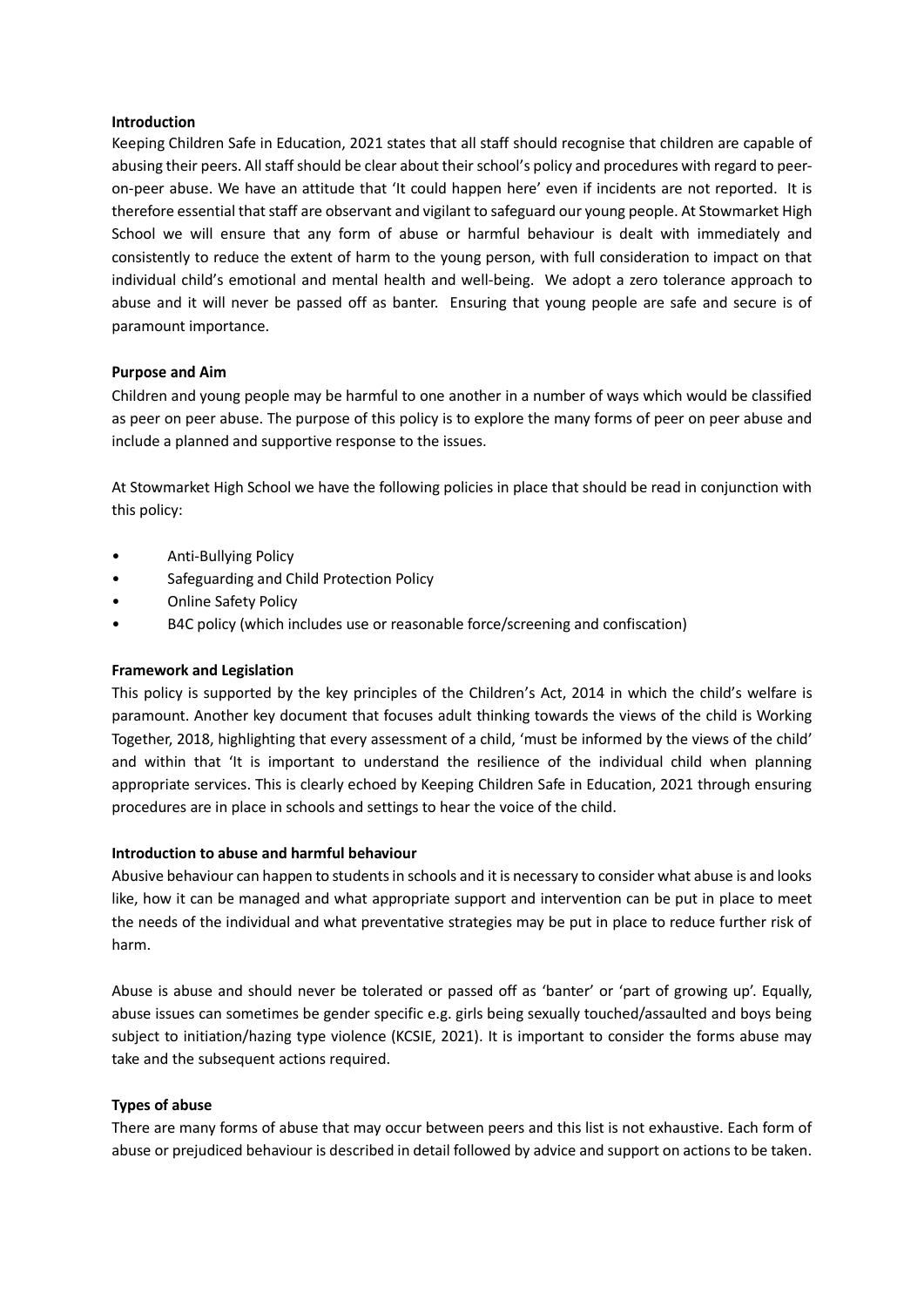# **Physical abuse e.g. (biting, hitting, kicking, hair pulling etc.)**

Physical abuse may include, hitting, kicking, nipping, shaking, biting, hair pulling, or otherwise causing physical harm to another person. There may be many reasons why a child harms another and it is important to understand why a young person has engaged in such behaviour, including accidently before considering the action or punishment to be undertaken.

Be aware that technology is a significant component in many safeguarding and wellbeing issues, and that children are at risk of online abuse (as well as face to face). Be aware that children can abuse their peers online through:

- Abusive, harassing, and misogynistic messages
- Non-consensual sharing of indecent nude and semi-nude images and/or videos, especially around chat groups
- Sharing of abusive images and pornography, to those who don't want to receive such content

Recognise that peer-on-peer abuse may be taking place, even if not reported. It is important to understand the importance of challenging inappropriate behaviours between peers. If they don't, it can create an unsafe environment and lead to a culture that normalises abuse. Abuse can take place inside and outside of school or online.

**Sexual violence and sexual harassment** (Sexual Violence and Sexual Harassment between children, September 2021)

Sexual violence - when referring to sexual violence we are referring to sexual offences under the Sexual Offences Act 2003105 as described below: 105 Legislation.gov.uk

All staff need to maintain an attitude of "it could happen here" when addressing sexual violence and sexual harassment. Victims of this abuse will likely find the experience distressing, which can affect their progress in school, this can be made worse if the students attend the same school. Staff should be aware that girls are more likely to be victims. Sexual violence and harassment could be done by a group, not just an individual.

Rape: A person (A) commits an offence of rape if: he intentionally penetrates the vagina, anus or mouth of another person (B) with his penis, B does not consent to the penetration and A does not reasonably believe that B consents.

Assault by Penetration: A person (A) commits an offence if: s/he intentionally penetrates the vagina or anus of another person (B) with a part of her/his body or anything else, the penetration is sexual, B does not consent to the penetration and A does not reasonably believe that B consents.

Sexual Assault: A person (A) commits an offence of sexual assault if: s/he intentionally touches another person (B), the touching is sexual, B does not consent to the touching and A does not reasonably believe that B consents.

Consent is about having the freedom and capacity to choose. Consent to sexual activity may be given to one sort of sexual activity but not another, e.g.to vaginal but not anal sex or penetration with conditions, such as wearing a condom. Consent can be withdrawn at any time during sexual activity and each time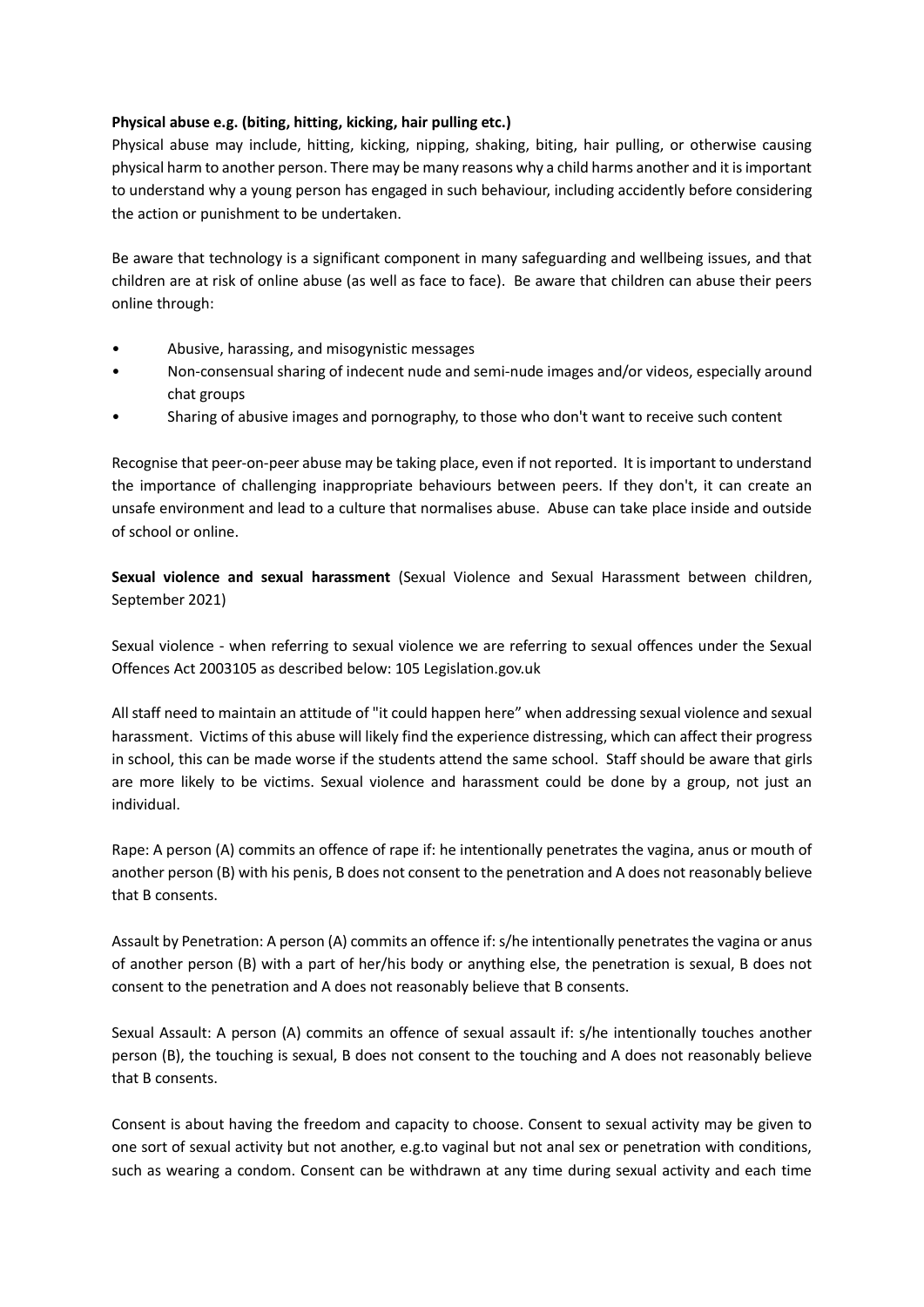activity occurs. Someone consents to vaginal, anal or oral penetration only if s/he agrees by choice to that penetration and has the freedom and capacity to make that choice.

Sexual harassment - 'unwanted conduct of a sexual nature' that can occur online and offline. When we reference sexual harassment, we do so in the context of child on child sexual harassment. Sexual harassment is likely to: violate a child's dignity, and/or make them feel intimidated, degraded or humiliated and/or create a hostile, offensive or sexualised environment.

Whilst not intended to be an exhaustive list, sexual harassment can include:

- sexual comments, such as: telling sexual stories, making lewd comments, making sexual remarks about clothes and appearance and calling someone sexualised names;
- sexual "jokes" or taunting;
- physical behaviour, such as: deliberately brushing against someone, interfering with someone's clothes (school will consider, when any of this crosses a line into sexual violence that it is important to talk to and consider the experience of the victim) and displaying pictures, photos or drawings of a sexual nature; and
- online sexual harassment. This may be standalone, or part of a wider pattern of sexual harassment and/or sexual violence. It may include:
- non-consensual sharing of sexual images and videos;
- sexualised online bullying;
- unwanted sexual comments and messages, including, on social media; and
- sexual exploitation; coercion and threats.

Staff should be aware that some groups are potentially more at risk. Evidence shows girls, children with SEND and LGBTQ+ children are at greater risk.

Any decisions will be made on a case-by-case basis, with the Head of Years and Designated Safeguarding Leads (DSL) taking a leading role and using their professional judgement, supported by other agencies, such as children's social care and the police as required. Our initial response to a report from a child is important. It is essential that **all** victims are reassured that they are being taken seriously and that they will be supported and kept safe. A victim should never be given the impression that they are creating a problem by reporting sexual violence or sexual harassment. Nor should a victim ever be made to feel ashamed for making a report. The DSLs are likely to have a complete safeguarding picture and be the most appropriate person to advise on the school's initial response. Important considerations will include:

- the wishes of the victim in terms of how they want to proceed. This is especially important in the context of sexual violence and sexual harassment. Victims should be given as much control as is reasonably possible over decisions regarding how any investigation will be progressed and any support that they will be offered;
- the nature of the alleged incident(s), including: whether a crime may have been committed and consideration of harmful sexual behaviour;
- the ages of the children involved;
- the developmental stages of the children involved;
- any power imbalance between the children. For example, is the alleged offender significantly older, more mature or more confident? Does the victim have a disability or learning difficulty?
- if the alleged incident is a one-off or a sustained pattern of abuse;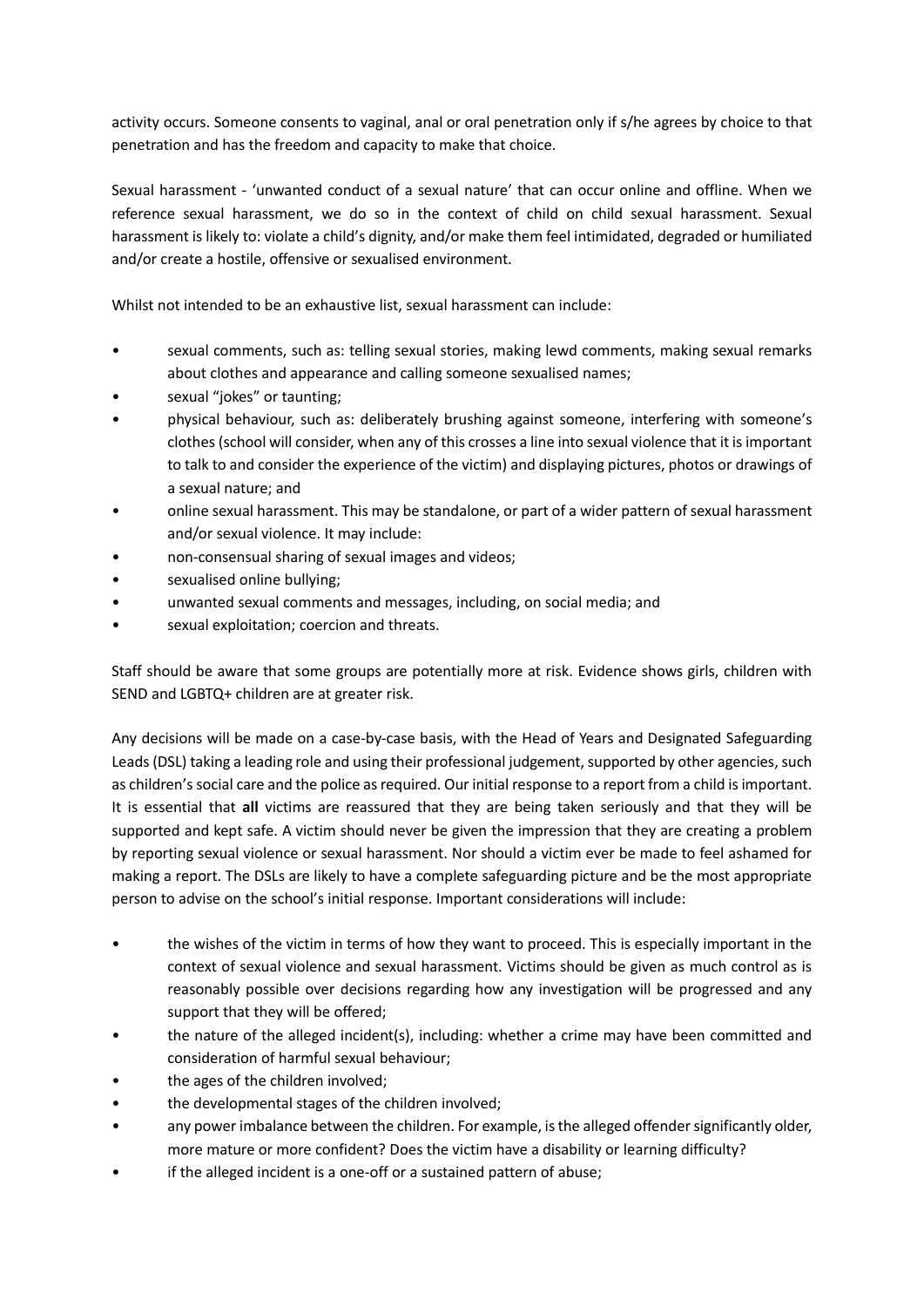- are there ongoing risks to the victim, other children, adult students or school staff; and
- other related issues and wider context.

When there has been a report of sexual violence, the designated safeguarding lead should make an immediate risk assessment. Where there has been a report of sexual harassment, the need for a risk assessment should be considered on a case-by-case basis. The designated safeguarding lead will ensure they are engaging with children's social care and specialist services as required. Where there has been a report of sexual violence, it is likely that professional risk assessments by social workers and or sexual violence specialists will be required.

As always when concerned about the welfare of a child, all staff should act in the best interests of the child. In all cases, we will follow general safeguarding principles as set out throughout this guidance. **Immediate** consideration should be given as to how best to support and protect the victim and the alleged offender (and any other children involved/impacted). The starting point regarding any report should always be that sexual violence and sexual harassment is not acceptable and will not be tolerated. Especially important is not to pass off any sexual violence or sexual harassment as 'banter', 'part of growing up' or 'having a laugh'.

# **Bullying (physical, name calling, homophobic etc.)**

Bullying is unwanted, aggressive behaviour among school aged children that involves a real or perceived Power imbalance. The behaviour is repeated, or has the potential to be repeated, over time. Both young people who are bullied and who bully others may have serious, lasting problems.

In order to be considered bullying, the behaviour must be aggressive and include:

- An Imbalance of Power: Young people who use their power —such as physical strength to access embarrassing information or popularity – to control or harm others. Power imbalances change over time and in different situations, even if they involve the same people.
- Repetition: Bullying behaviours happen more than once or have the potential to happen more than once.

Bullying includes actions such as making threats, spreading rumours, attacking someone physically or verbally or for a particular reason e.g. size, hair colour, gender, sexual orientation, and excluding someone from a group on. Refer to the anti-bullying policy 2021 regarding prejudiced and discriminatory based bullying.

# **Cyber bullying**

Cyberbullying is the use of phones, instant messaging, e-mail, chat rooms or a social networking site such as Instagram, Snapchat and Twitter to harass threaten or intimidate someone for the same reasons as stated above. Be aware that children can abuse their peers online through:

- Abusive, harassing, and misogynistic messages
- Non-consensual sharing of indecent nude and semi-nude images and/or videos, especially around chat groups
- Sharing of abusive images and pornography, to those who don't want to receive such content

It is important to state that cyber bullying can very easily fall into criminal behaviour under the Malicious Communications Act 1988 under section 1 which states that electronic communications which are indecent or grossly offensive, convey a threat or false information or demonstrate that there is an intention to cause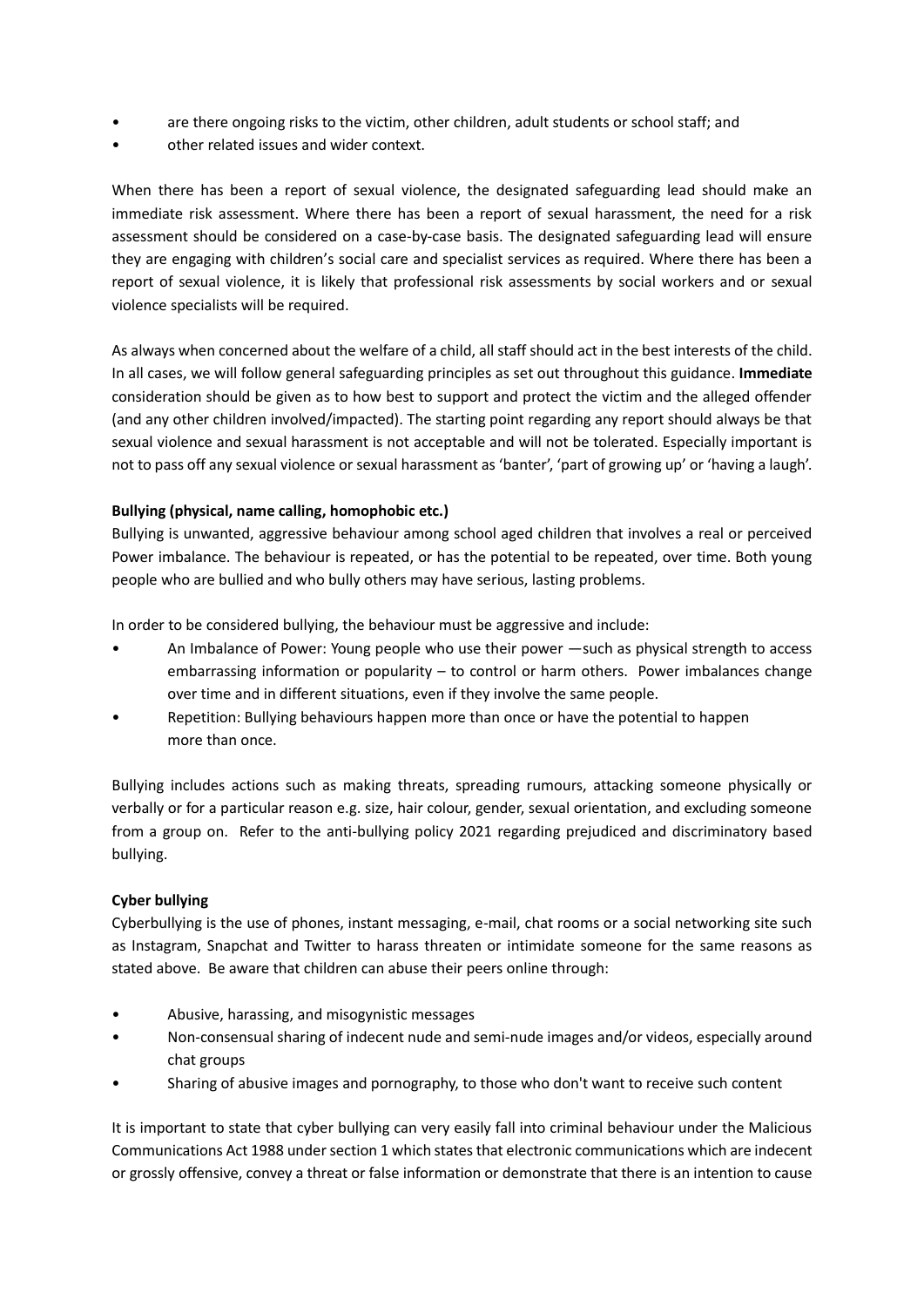distress or anxiety to the victim would be deemed to be criminal. This is also supported by the Communications Act 2003, Section 127 which states that electronic communications which are grossly offensive or indecent, obscene or menacing, or false, used again for the purpose of causing annoyance, inconvenience or needless anxiety to another could also be deemed to be criminal behaviour.

If the behaviour involves the use of taking or distributing indecent images of young people under the age of 18 then this is also a criminal offence under the Sexual Offences Act 2003. Outside of the immediate support young people may require in these instances, **our school will have no choice but to involve the police to investigate these situations.**

#### **Sexting**

Sexting is when someone sends or receives a sexually explicit text, image or video. This includes sending 'nude pics', 'rude pics' or 'nude selfies'. Pressuring someone into sending a nude picture can happen in any relationship and to anyone, whatever their age, gender or sexual preference. 'Sexting' refers specifically to the consensual and non-consensual sharing of nude and semi-nude images and/or videos.

Once the image is taken and sent, the sender has lost control of the image and these images could end up anywhere. By having in their possession, or distributing, indecent images of a person under 18 on to someone else, young people are not even aware that they could be breaking the law as stated as these are offences under the Sexual Offences Act 2003. UKCCIS Guidance: Sexting in schools and colleges, responding to incidents, and safeguarding young people (2017).

#### **Initiation/Hazing**

Hazing is a form of initiation ceremony which is used to induct newcomers into an organisation such as a sports team etc. There are a number of different forms, from relatively mild rituals to severe and sometimes violent ceremonies.

The idea behind this practice is that it welcomes newcomers by subjecting them to a series of trials which promote bonds between them. After the hazing is over, the newcomers also have something in common with older members of the organisation, because they all experienced it as part of a rite of passage. Many rituals involve humiliation, embarrassment, abuse, and harassment. Initiation and hazing may occur online and it is important to share your concerns with the DSL immediately.

#### **Upskirting**

The Voyeurism (Offences) Act, which is commonly known as the Upskirting Act, came into force on 12 April 2019. Upskirting is where someone takes a picture under a person's clothing (not necessarily a skirt) without their permission and or knowledge, with the intention of viewing their genitals or buttocks (with or without underwear) to obtain sexual gratification, or cause the victim humiliation, distress or alarm. It is a criminal offence. Anyone of any gender, can be a victim.

#### **Prejudiced Behaviour**

The term prejudice-related bullying refers to a range of hurtful behaviour, physical or emotional or both, which causes someone to feel powerless, worthless, excluded or marginalised, and which is connected with prejudices around belonging, identity and equality in wider society – in particular, prejudices to do with disabilities and SEND, ethnic, cultural and religious backgrounds, gender, home life, (for example in relation to issues of care, parental occupation, poverty and social class) and sexual identity (homosexual, bisexual, transsexual).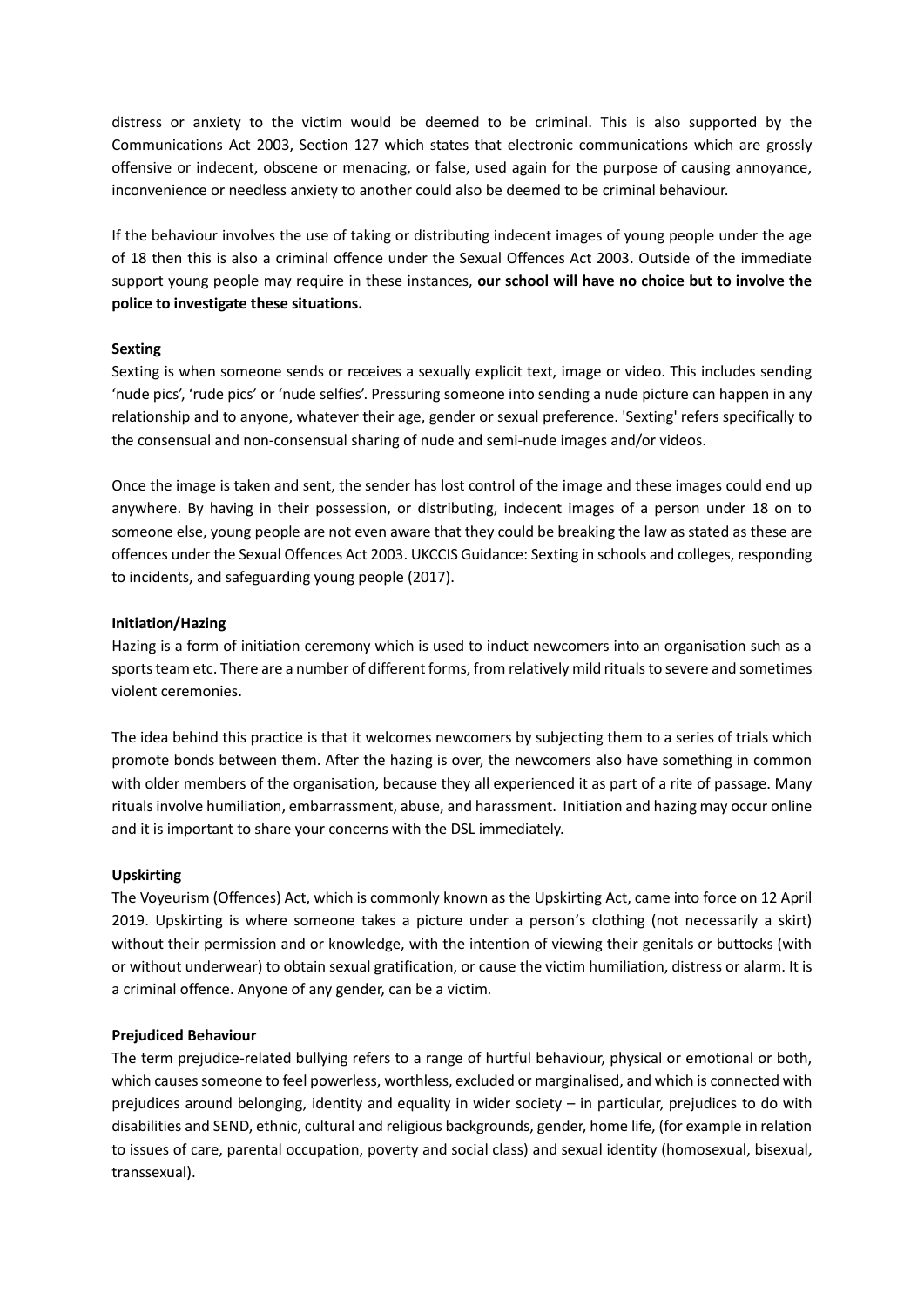#### **Teenage relationship abuse**

Teenage relationship abuse is defined as a pattern of actual or threatened acts of physical, sexual, and/or emotional abuse, perpetrated by an adolescent (between the ages of 13 and 18) against a current or former partner. Abuse may include insults, coercion, social sabotage, sexual harassment, threats and/or acts of physical or sexual abuse. The abusive teen uses this pattern of violent and coercive behaviour, in a heterosexual or same relationship, in order to gain power and maintain control over the partner. It is an offence to engage in sexual activity without consent, such as forcing someone to strip, touch themselves sexually, or to engage in sexual activity with a third party.

# **Expected action taken from all staff**

**Challenge inappropriate behaviours.** As a member of staff you should challenge inappropriate behaviours. For example:

- Making clear that sexual violence and sexual harassment is not acceptable, will never be tolerated and is not an inevitable part of growing up.
- Not tolerating or dismissing sexual violence or sexual harassment as 'banter', 'part of growing up', 'just having a laugh' or 'boys being boys'.

Dismissing inappropriate behaviour risks leading to:

- A culture of unacceptable behaviours
- An unsafe environment for children
- A culture that normalises abuse, leading to pupils accepting it as normal and not coming forward to report it.

Although the type of abuse may have a varying effect on the victim and initiator of the harm, the following steps can help clarify the situation and establish the facts before deciding the consequences for those involved in perpetrating harm. It is important we deal with a situation of peer abuse immediately and sensitively. It is necessary to gather the information as soon as possible to get the true facts around what has occurred. It is equally important to deal with it sensitively and think about the language used and the impact of that language on both the children and the parents when they become involved. For example; we do not use the word perpetrator, this can quickly create a blame culture and leave a child labelled. Staff will not be prejudiced, judgemental, dismissive or irresponsible in dealing with such sensitive matters. All students involved in Peer to Peer abuse should be considered victims.

# **For the young person who has been harmed**

What support they require depends on the individual young person. It may be that they wish to seek counselling or one to one support via a mentor. It may also be that they feel able to deal with the incident(s) on their own or with support of family and friends. In which case it is necessary that this young person continues to be monitored and offered support should they require it in the future. If the incidents are of a bullying nature, the young person may need support in improving peer groups/relationships with other young people or some restorative justice work with all those involved may be required.

Other interventions that could be considered may target a whole class or year group for example a speaker on cyber bullying, relationship abuse etc. It may be that through the continued curriculum of PHSE that certain issues can be discussed and debated more frequently.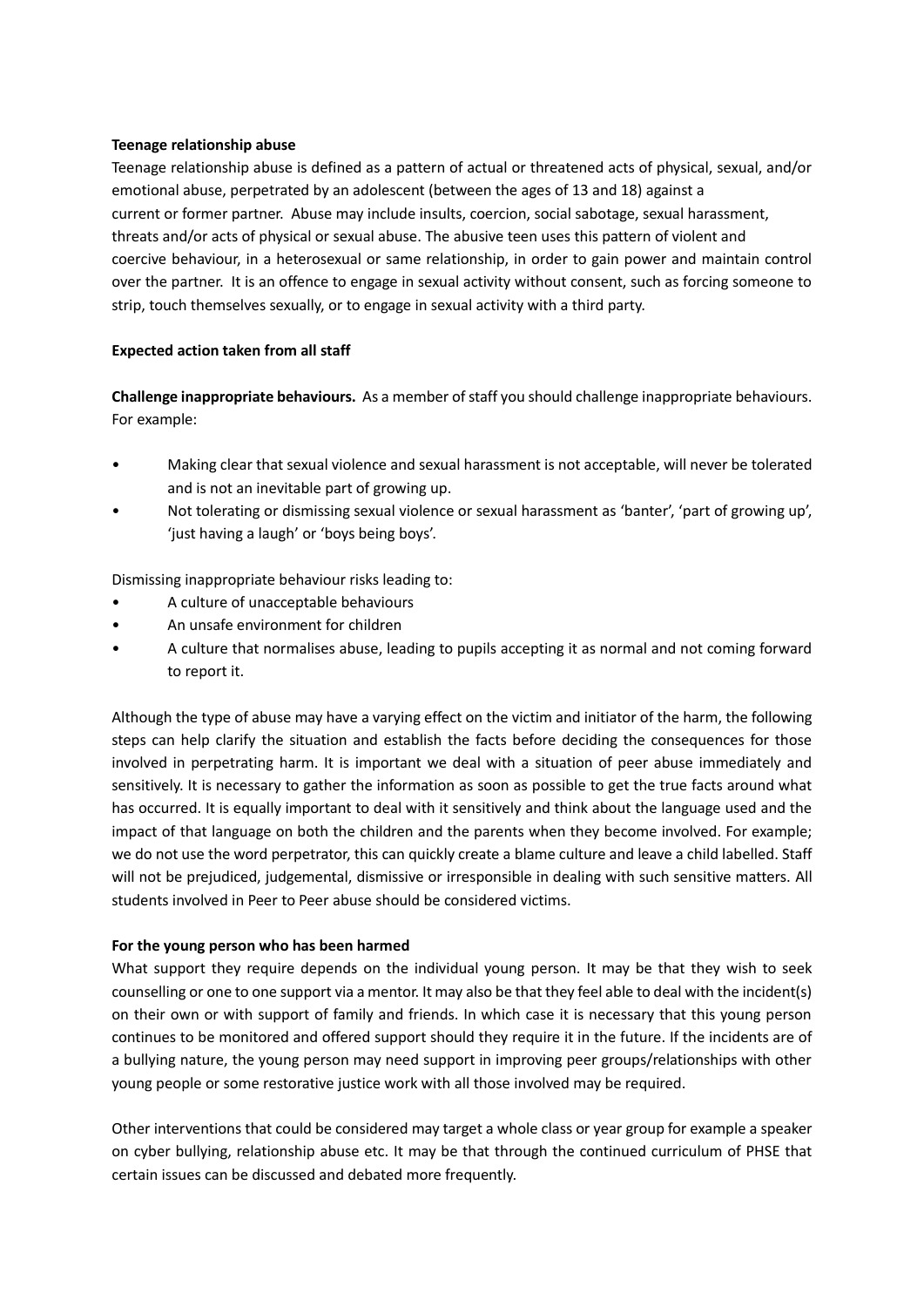If the young person feels particularly vulnerable it may be that a risk assessment can be put in place for them whilst in school so that they have someone named that they can talk to, support strategies for managing future issues and identified services to offer additional support.

#### **For the young person who has displayed harmful behaviour**

In this circumstance it is important to find out why the young person has behaved in such a way. It may be that the young person is experiencing their own difficulties and may even have been harmed themselves and may even have been harmed themselves in a similar way. In such cases support such as one to one mentoring or counselling may also be necessary.

Particular support from identified services may be necessary through a CAF/strengthening families/early help referral and the young person may require additional support from family members.

Once the support required to meet the individual needs of the young person has been met, it is important that young person receives a consequence for their behaviour. This may be in the form of restorative justice e.g. making amends with the young person they have targeted if this has been some form of bullying. In the cases of sexually harmful behaviour it may be a requirement for the young person to engage in one to one work with a particular service or agency (if a crime has been committed this may be through the police or youth offending service).

If there is any form of criminal investigation ongoing it may be that this young person cannot be educated on site until the investigation has concluded. In which case, the young person will need to be provided with appropriate support and education whilst off site.

The school may also choose a sanction as a consequence such as exclusion or supervised exclusion for a period of time to allow the young person to reflect on their behaviour.

#### **After care**

It is important that following the incident the young people involved continue to feel supported and receive help even if they have stated that they are managing the incident. Sometimes the feelings of remorse, regret or unhappiness may occur at a much later stage than the incident. It is important to ensure that the young people do not engage in any further harmful behaviour either towards someone else or to themselves as a way of coping (e.g. self-harm). In which case, regular reviews

with the young people following the incident(s) are imperative. All incidents of peer on peer abuse will be recorded within our electronic school bully log and where relevant using MyConcern. Types and numbers of incidents will be recorded to show where further knowledge, training and support is needed. All information will be shared with the School Committee.

#### **Preventative Strategies**

At Stowmarket High School, it is important to develop appropriate strategies in order to prevent the issue of peer on peer abuse rather than manage the issues in a reactive way. Firstly, we recognise that peer on peer abuse can and will occur even with the most stringent of policies and support mechanisms. In which case it is important to continue to recognise and manage such risks and learn how to improve and move forward with strategies in supporting young people to talk about any issues and through sharing information with all staff.